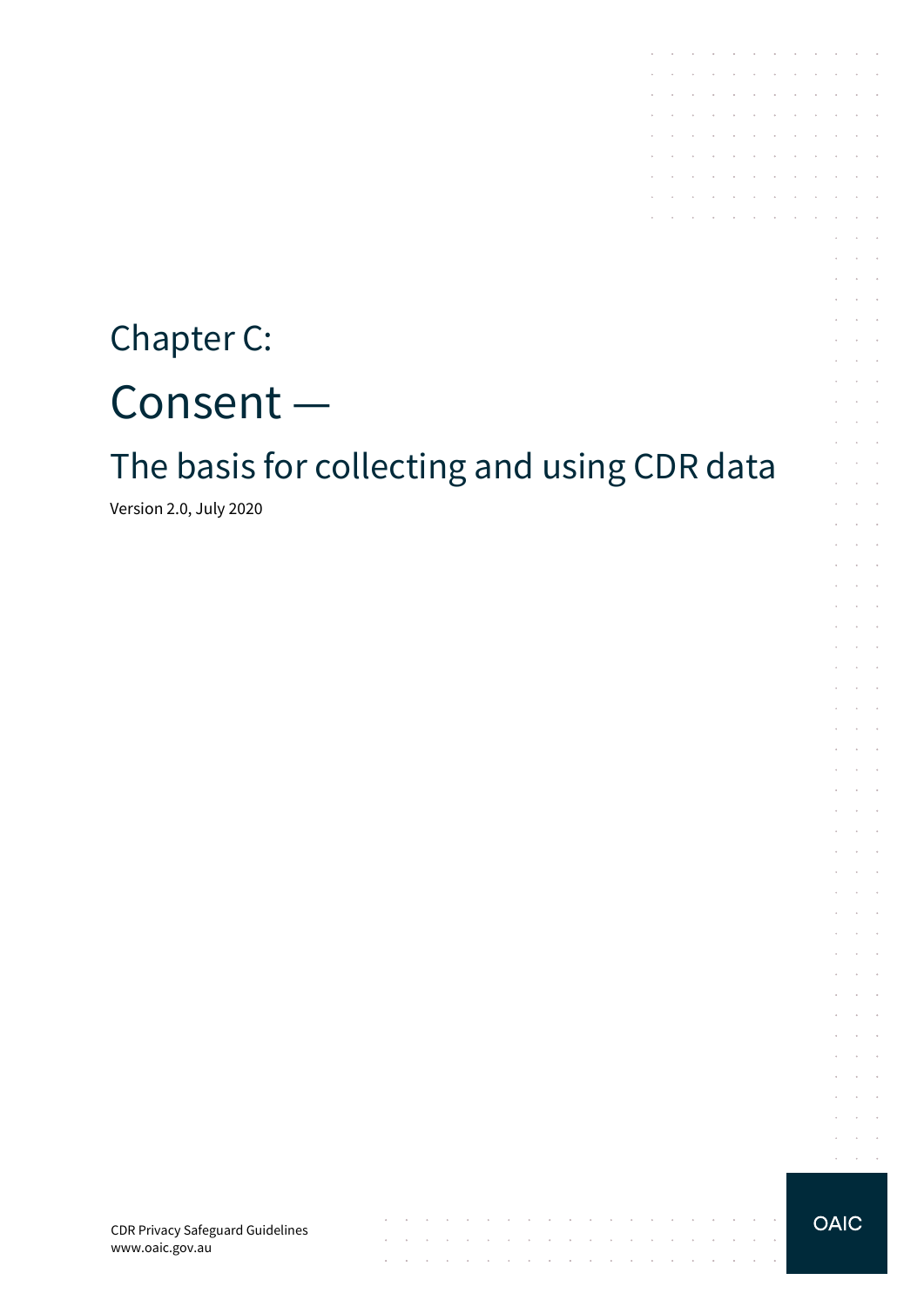### **Contents**

| <b>Key points</b>                                              | 3              |
|----------------------------------------------------------------|----------------|
| Why is it important?                                           | 3              |
| How is consent in the CDR regime different to the Privacy Act? | 3              |
| How does consent fit into the CDR regime?                      | 4              |
| <b>Consents to collect and use CDR data</b>                    | 6              |
| Requirements for asking for consent                            | 6              |
| General processes                                              | 6              |
| Where voluntary consumer data is involved                      | $\overline{7}$ |
| Name and accreditation number                                  | 8              |
| Data minimisation principle                                    | 8              |
| Disclosure to outsourced service providers                     | 9              |
| Withdrawal of consent                                          | 9              |
| Treatment of redundant data                                    | 9              |
| De-identification of CDR data                                  | 10             |
| <b>Restrictions on seeking consent</b>                         | 11             |
| How consents to collect and use CDR data must be managed       | 12             |
| Consumer dashboards                                            | 12             |
| Consumers may withdraw consent                                 | 13             |
| Effect of withdrawing consent                                  | 14             |
| When a consent expires                                         | 15             |
| Notification requirements                                      | 16             |
| Authorisation                                                  | 17             |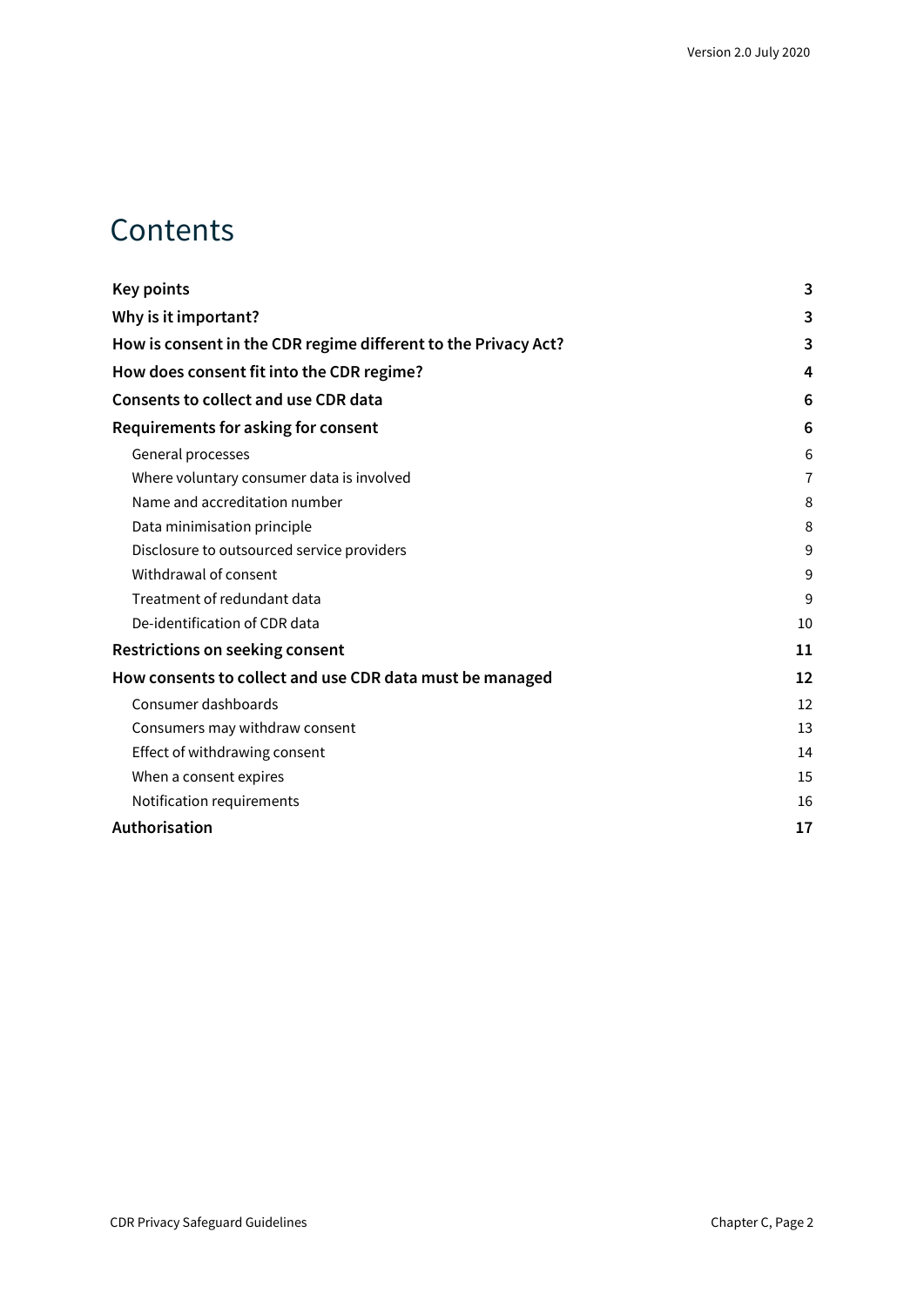# <span id="page-2-0"></span>**Key points**

- An accredited person may only collect and use consumer data right (CDR) data with the consent of the consumer.
- An accredited person must ask for a consumer's consent in accordance with the consumer data rules (CDR Rules), which seek to ensure that a consumer's consent is voluntary, express, informed, specific as to purpose, time limited and easily withdrawn.
- An accredited person's processes for asking for consent must be compliant with the data standards and have regard to the Consumer Experience Guidelines.
- An accredited person must comply with the data minimisation principle when collecting or using CDR data.
- A data holder may disclose CDR data only with the authorisation of the relevant CDR consumers.

# <span id="page-2-1"></span>**Why is it important?**

- C.1 The CDR regime places the value and control of consumer data in the hands of the consumer. This is achieved by requiring the consumer's consent for the collection and use of their CDR data.
- $C.2$ Consumer consent for the collection and use of their data is the bedrock of the CDR regime. Consent enables consumers to be the decision makers in the CDR regime, ensuring that they can direct where their data goes in order to obtain the most value from it.

## <span id="page-2-2"></span>**How is consent in the CDR regime different to the Privacy Act?**

- C.3 It is important to understand how consent in the CDR regime differs from consent under the *Privacy Act 1988* (the Privacy Act).
- The CDR regime requires express consent from consumers for the collection and use of their CDR data by accredited persons. Consent must meet the requirements set out in the CDR Rules, and can only remain valid for a maximum period of 12 months. Without express consent, the accredited person is not able to collect or use CDR data.
- $C.5$ However, under the Privacy Act, consent is not the primary basis upon which an entity may collect or use personal information.<sup>[1](#page-2-3)</sup> In addition, where consent is involved, the consent can be either express or implied.<sup>[2](#page-2-4)</sup>

<span id="page-2-3"></span> $1$  For example, an APP entity can collect personal information (other than sensitive information) if the information is reasonably necessary for one or more of the entity's functions or activities. See Chapter 3: APP 3 — [Collection of solicited](https://www.oaic.gov.au/privacy/australian-privacy-principles-guidelines/chapter-3-app-3-collection-of-solicited-personal-information/)  [personal information of the APP Guidelines](https://www.oaic.gov.au/privacy/australian-privacy-principles-guidelines/chapter-3-app-3-collection-of-solicited-personal-information/) an[d Chapter B: Key concepts of the APP Guidelines.](https://www.oaic.gov.au/privacy/australian-privacy-principles-guidelines/chapter-b-key-concepts/) 

<span id="page-2-4"></span><sup>&</sup>lt;sup>2</sup> See section 6(1) of the Privacy Act an[d Chapter B: Key concepts of the APP Guidelines.](https://www.oaic.gov.au/privacy/australian-privacy-principles-guidelines/chapter-b-key-concepts/)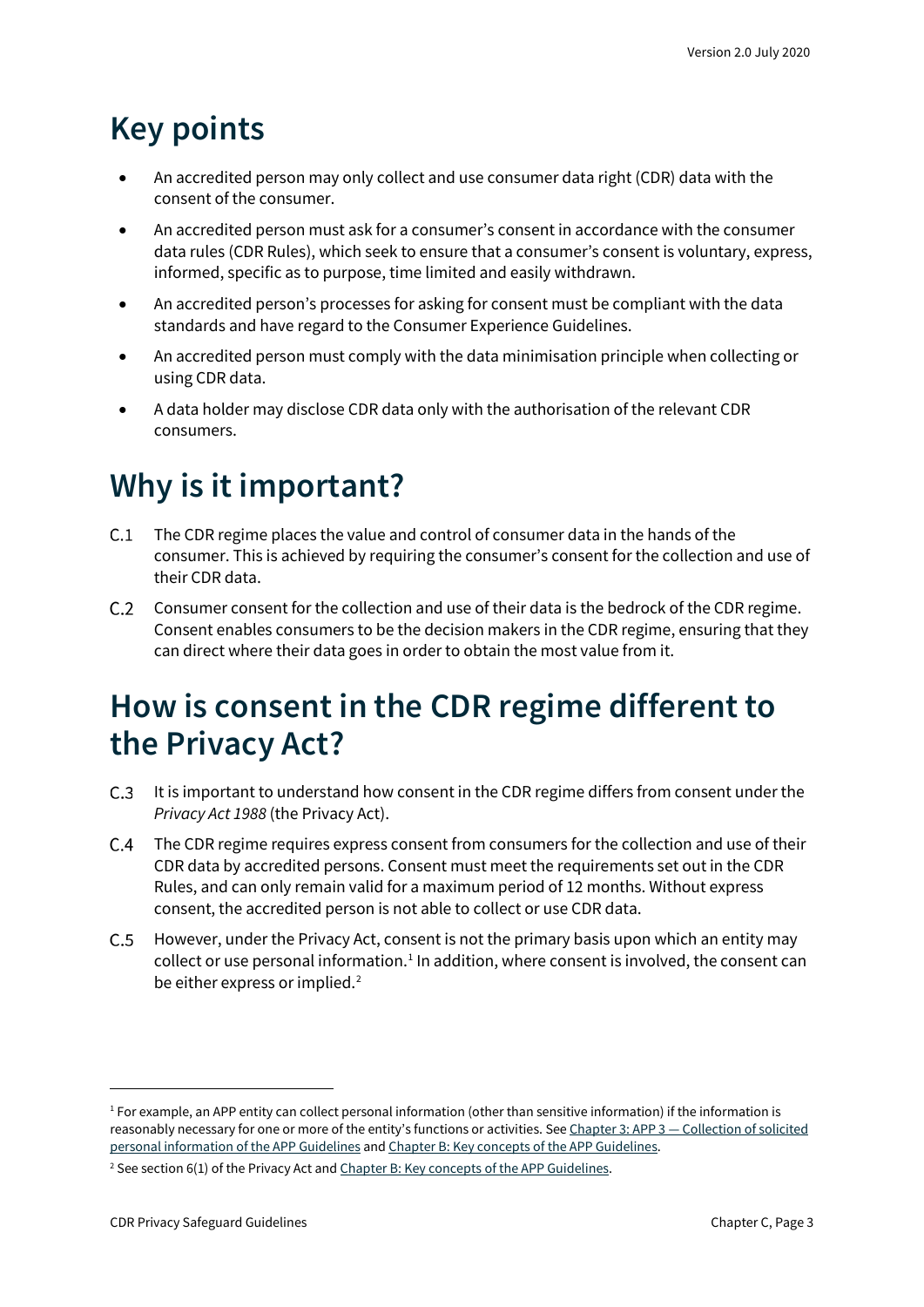- The CDR Rules contain specific requirements for the accredited person's processes for seeking consent in the CDR regime, as well as for information that must be presented to a consumer when they are being asked to consent.
- C.7 The requirements by which an accredited person must seek consent from a consumer are discussed in this Chapter.

## <span id="page-3-0"></span>**How does consent fit into the CDR regime?**

- Consent is the primary basis on which an accredited person may collect and use CDR data for  $C.8$ which there are one or more consumers.<sup>[3](#page-3-1)</sup>
- Where an accredited person:
	- offers a good or service through the CDR regime and
	- needs to access a consumer's CDR data in order to provide such goods or services,

the accredited person must obtain the consumer's consent to the collection and use of their CDR data to provide the good or service.

- An accredited person may only collect data in response to a 'valid request' from the consumer. The consumer's consent to the collection and use of their CDR data is a fundamental component of the 'valid request'.
- Upon obtaining a 'valid request' from the consumer, the accredited person may seek to collect the consumer's CDR data from the relevant data holder/s of the CDR data. The accredited person collects this CDR data by making a 'consumer data request' to the relevant data holder/s.[4](#page-3-2)
- C.12 Privacy Safeguard 3 prohibits an accredited person from seeking to collect data under the CDR regime unless it is in response to a 'valid request' from the consumer.
- C.13 Consent also underpins how an accredited person may use CDR data under Privacy Safeguard 6. An accredited person may only use or disclose a consumer's CDR data in accordance with a current consent from the consumer.<sup>[5](#page-3-3)</sup>
- C.14 The flow chart at paragraph C.75 demonstrates how the role of consent fits in the key information flow between a consumer, accredited person and data holder.
- C.15 The flow chart following demonstrates the points at which a valid request is given by the consumer and a consumer data request is made on behalf of the consumer by the accredited person.

<span id="page-3-1"></span><sup>&</sup>lt;sup>3</sup> An accredited person may make a product data request without the involvement of a consumer, for instance. In addition, while consent is the only basis on which an accredited person may collect CDR data, consent is a primary basis on which an accredited person may use CDR data. Se[e Chapter 6 \(Privacy Safeguard 6\)](https://www.oaic.gov.au/consumer-data-right/cdr-privacy-safeguard-guidelines/chapter-6-privacy-safeguard-6-use-or-disclosure-of-cdr-data-by-accredited-data-recipients-or-designated-gateways) for further information regarding use of CDR data.

<span id="page-3-2"></span><sup>4</sup> For information regarding 'valid requests' and 'consumer data requests', se[e Chapter 3 \(Privacy Safeguard 3\).](https://www.oaic.gov.au/consumer-data-right/cdr-privacy-safeguard-guidelines/chapter-3-privacy-safeguard-3-seeking-to-collect-cdr-data-from-cdr-participants) See also the flow chart underneath paragraph C.15 which demonstrates the points at which a valid request is given by the consumer and consumer data request is made on behalf of the consumer by the accredited person.

<span id="page-3-3"></span><sup>5</sup> One way in which an accredited person is authorised to use or disclose CDR data under the CDR Rules is to provide goods or services requested by the consumer. This must be done in compliance with the data minimisation principle and in accordance with a current consent from the consumer (CDR Rule 7.5(1)(a)). For further information, se[e Chapter 6](https://www.oaic.gov.au/consumer-data-right/cdr-privacy-safeguard-guidelines/chapter-6-privacy-safeguard-6-use-or-disclosure-of-cdr-data-by-accredited-data-recipients-or-designated-gateways)  [\(Privacy Safeguard 6\).](https://www.oaic.gov.au/consumer-data-right/cdr-privacy-safeguard-guidelines/chapter-6-privacy-safeguard-6-use-or-disclosure-of-cdr-data-by-accredited-data-recipients-or-designated-gateways)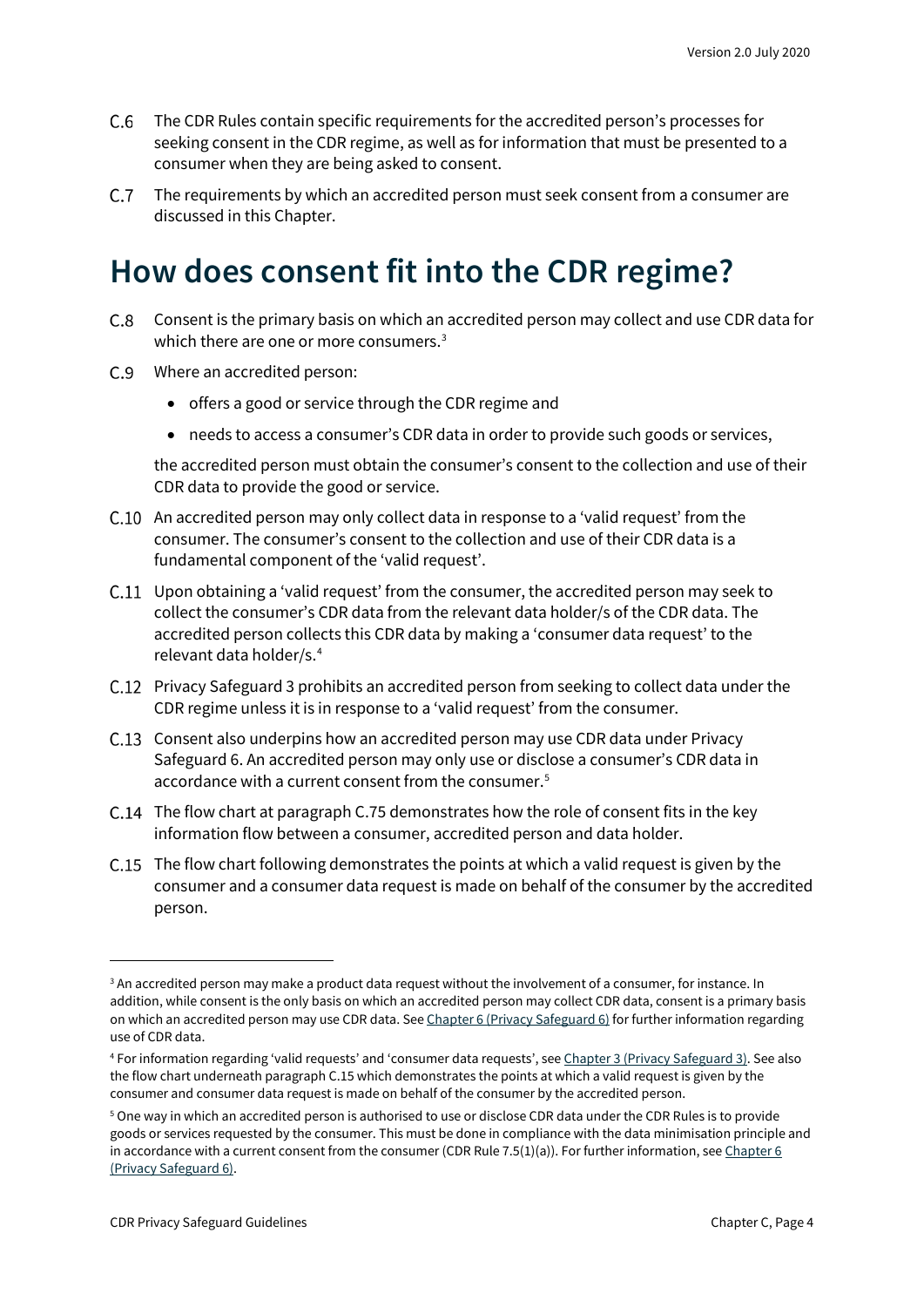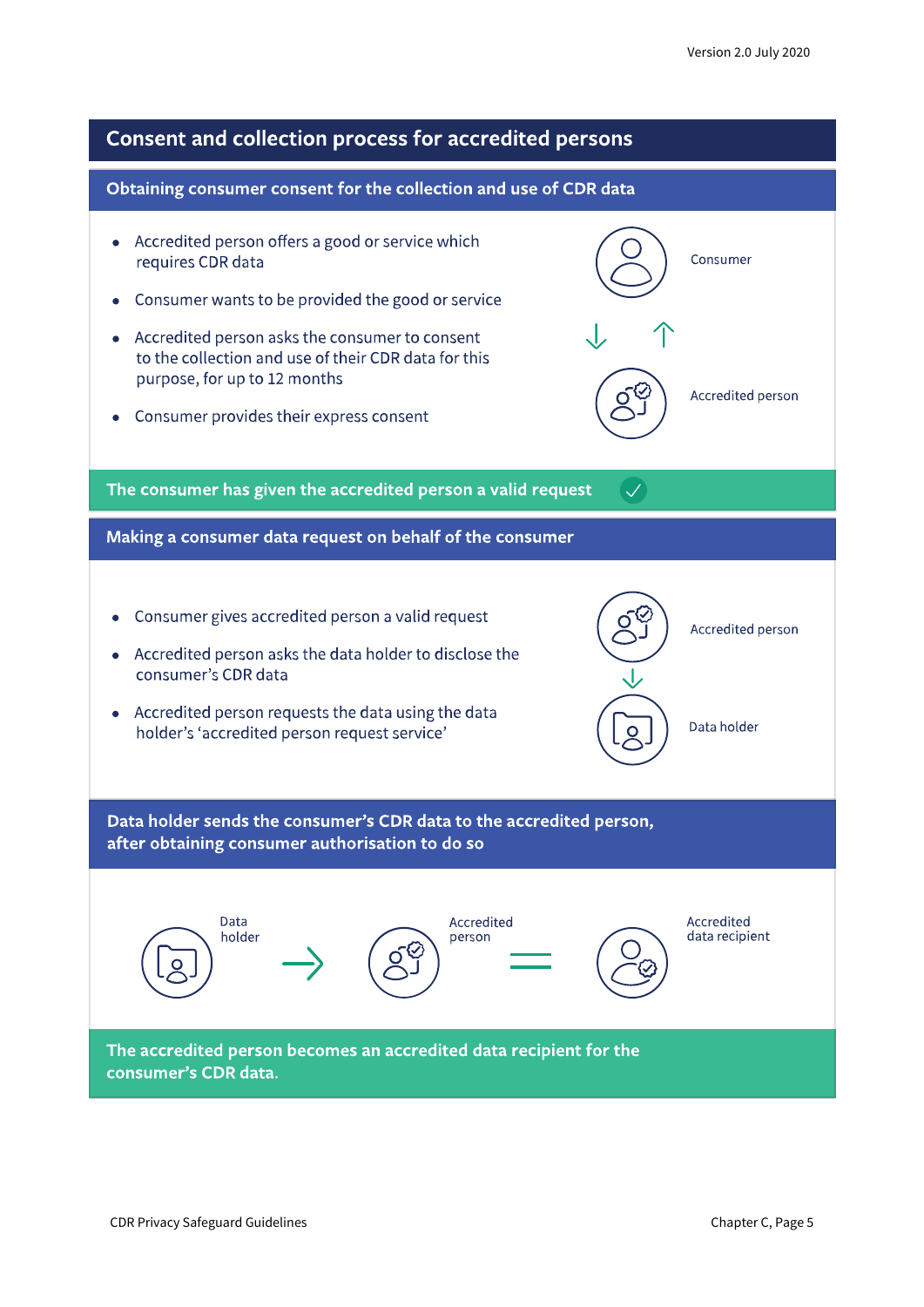### <span id="page-5-0"></span>**Consents to collect and use CDR data**

- C.16 An accredited person must ask the consumer to give consent to collect and use CDR data in accordance with Division 4.3 of the CDR Rules.
- The requirements in Division 4.3 are outlined below under 'Requirements for asking for consent', 'Restrictions on seeking consent' and 'How consents to collect and use CDR data must be managed'.
- C.18 The CDR Rules state that the objective of Division 4.3 is to ensure that consent given by a consumer to collect and use CDR data is voluntary, express, informed, specific as to purpose, time limited and easily withdrawn.<sup>[6](#page-5-3)</sup>
- C.19 In obtaining a valid request from a consumer, an accredited person must comply with requirements<sup> $7$ </sup> relating to:
	- an accredited person's processes for asking for consent<sup>[8](#page-5-5)</sup>
	- information to be presented to the consumer when asking for consent<sup>[9](#page-5-6)</sup>
	- restrictions on seeking consent,<sup>[10](#page-5-7)</sup> and
	- providing information, including in relation to withdrawal<sup>[11](#page-5-8)</sup> and expiry of consent.<sup>[12](#page-5-9)</sup>
- Where a consumer is not an individual and wishes to use the accredited person's good or service through the CDR regime, the accredited person should ensure the consent is given by a person who is duly authorised to provide the consent on the entity's behalf.<sup>[13](#page-5-10)</sup>

# <span id="page-5-1"></span>**Requirements for asking for consent**

#### <span id="page-5-2"></span>**General processes**

- C.21 An accredited person's processes for asking for consent must:
	- accord with the data standards, and
	- be as easy to understand as practicable, including by using concise language and, where appropriate, visual aids.<sup>[14](#page-5-11)</sup>

<span id="page-5-11"></span><sup>14</sup> CDR Rule 4.10.

<span id="page-5-3"></span><sup>6</sup> CDR Rule 4.9. The Explanatory Statement to the CDR Rules provides that the CDR Rules are intended to ensure that requests for consent to collect and use CDR data are transparent and that consumers understand the potential consequences of what they are consenting to.

<span id="page-5-4"></span><sup>&</sup>lt;sup>7</sup> in Subdivision 4.3.2 of the CDR Rules.

<span id="page-5-5"></span><sup>8</sup> CDR Rule 4.10.

<span id="page-5-6"></span><sup>&</sup>lt;sup>9</sup> CDR Rule 4.11.

<span id="page-5-7"></span><sup>&</sup>lt;sup>10</sup> CDR Rule 4.12.

<span id="page-5-8"></span> $11$  CDR Rule 4.13.

<span id="page-5-9"></span><sup>12</sup> CDR Rule 4.14.

<span id="page-5-10"></span><sup>13</sup> A person is entitled, under section 128 of the *Corporations Act 2001*, to make the assumptions set out in section 129 of that Act when dealing with corporations, including that persons held out by the company as directors, officers and agents are duly appointed and have authority to exercise customary powers.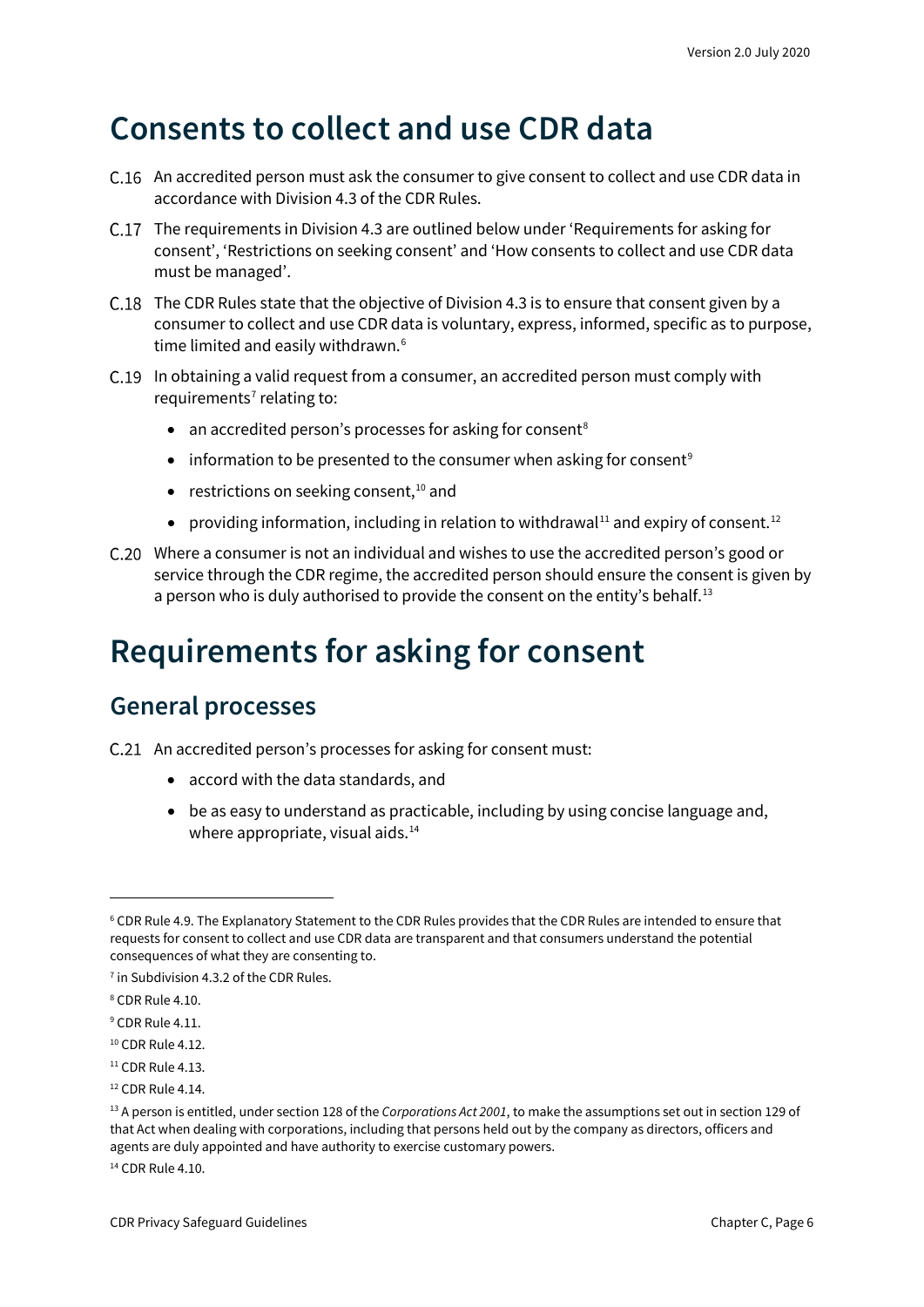- C.22 In ensuring processes are easy to understand, an accredited person must also have regard to the Consumer Experience Guidelines. [15](#page-6-1)
- C.23 An accredited person must not:
	- include or refer to other documents so as to reduce comprehensibility in seeking consent. This makes the consent harder to understand, or
	- bundle consents with other consents or permissions.<sup>[16](#page-6-2)</sup> This practice has the potential to undermine the voluntary nature of the consent.
- Each time an accredited person seeks a consumer's consent, they must allow the consumer to actively select or clearly indicate:<sup>17</sup>
	- the particular types of CDR data to which they are consenting
	- the specific uses of that CDR data, and
	- whether the data will be:
		- o collected on a single occasion and used over a specified period of time (not exceeding 12 months), or
		- o collected on an ongoing basis and used over a specified period of time (not exceeding 12 months).
- Each time an accredited person seeks a consumer's consent, they must also:
	- ask for the consumer's express consent for the selections in paragraph C.24 above
	- ask for the consumer's express consent to any direct marketing they intend to undertake, and
	- not pre-select these options. $^{18}$  $^{18}$  $^{18}$

#### <span id="page-6-0"></span>**Where voluntary consumer data is involved**

- C.26 If a consumer's request covers voluntary consumer data, $19$  the data holder may decide to charge the accredited person a fee. If the accredited person intends to pass on the fee to the consumer, the accredited person must make this clear to the consumer.
- C.27 To do this, the accredited person must:
	- clearly distinguish between the required consumer data and the voluntary consumer data they are seeking to collect
	- inform the consumer of the amount of the fee, and the consequences if the consumer does not consent to the collection of the voluntary consumer data, and

<span id="page-6-1"></span><sup>&</sup>lt;sup>15</sup> CDR Rule 4.10. The 'Consumer Experience Guidelines' provide best practice interpretations of several CDR Rules relating to consent and are discussed i[n Chapter B \(Key concepts\).](https://www.oaic.gov.au/consumer-data-right/cdr-privacy-safeguard-guidelines/chapter-b-key-concepts)

<span id="page-6-2"></span><sup>&</sup>lt;sup>16</sup> CDR Rule 4.10. Bundled consent refers to the 'bundling' together of multiple requests for consumer's consent to a wide range of collections and uses of CDR data, without giving the consumer the opportunity to choose which collections and uses they agree to and which they do not.

<span id="page-6-3"></span> $17$  CDR Rules 4.11(1)(b) and 4.12(1).

<span id="page-6-4"></span><sup>18</sup> CDR Rule 4.11.

<span id="page-6-5"></span><sup>19</sup> For information regarding 'required consumer data' and 'voluntary consumer data', se[e Chapter B \(Key concepts\).](https://www.oaic.gov.au/consumer-data-right/cdr-privacy-safeguard-guidelines/chapter-b-key-concepts)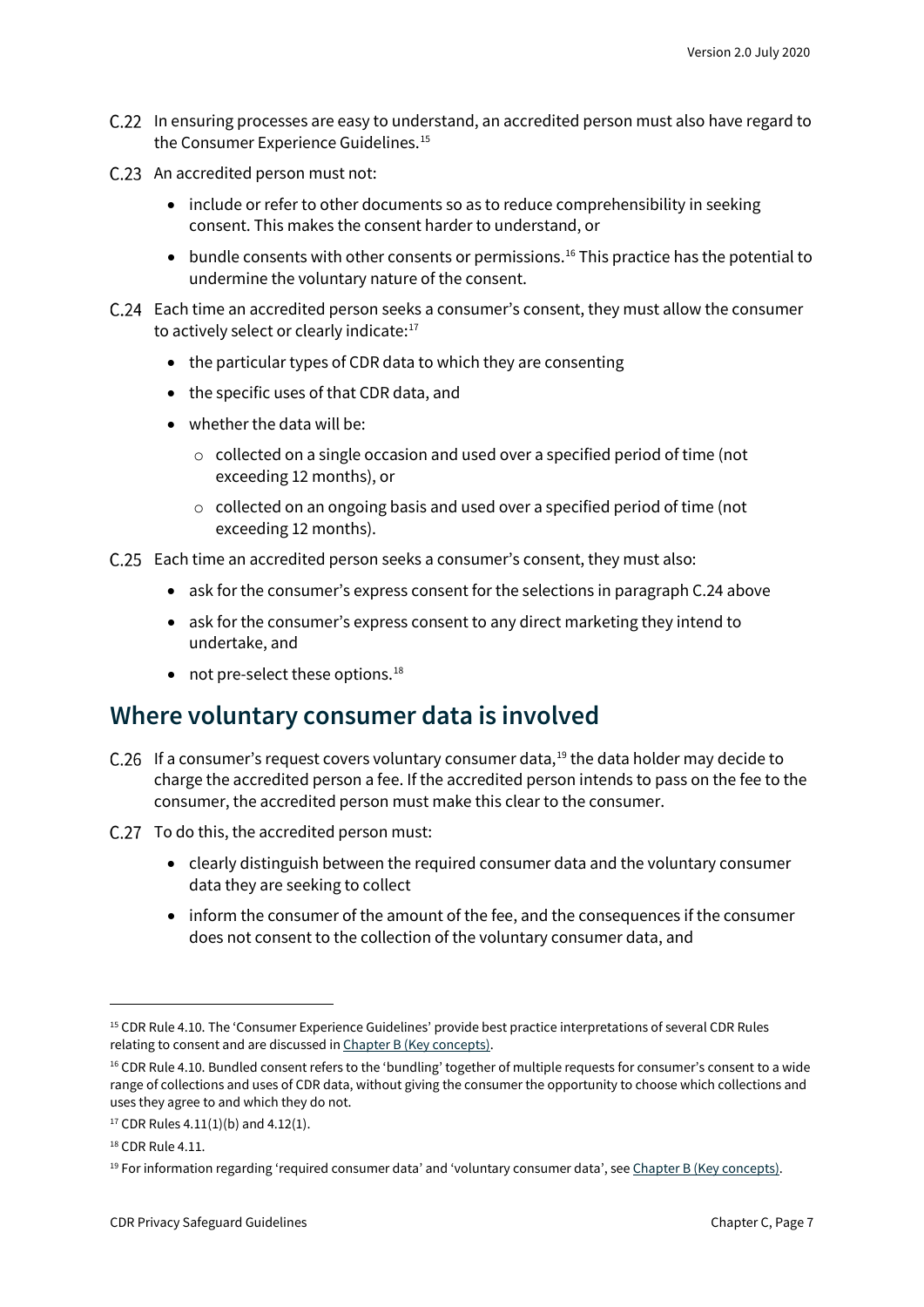• allow the consumer to actively select or otherwise clearly indicate whether they consent to the collection of that data.

#### <span id="page-7-0"></span>**Name and accreditation number**

- C.28 The accredited person must ensure that their name is clearly displayed in the consent request.
- The accredited person's accreditation number must also be included in the consent request.<sup>[20](#page-7-2)</sup> This number has been assigned to the accredited person by the Data Recipient Accreditor.
- For more information on the Data Recipient Accreditor and the accreditation process and conditions, see the ACCC's Accreditation Guidelines.

#### <span id="page-7-1"></span>**Data minimisation principle**

- C.31 Collection of CDR data is limited by the data minimisation principle,<sup>[21](#page-7-3)</sup> which provides that an accredited person:
	- must not collect more data than is reasonably needed in order to provide the requested goods or services, including over a longer time period than is reasonably required, and
	- may use the collected data only in accordance with the consent provided, and only as reasonably needed in order to provide the requested goods or services.<sup>[22](#page-7-4)</sup>

**Example:** An accredited person is responding to a 'valid request' from a consumer to collect their CDR data from their data holder in relation to the consumer's eligibility to open a bank account. The accredited person asks the consumer to consent to the collection of their transaction data. However, transaction data has no bearing on the applicant's eligibility for the delivery of the service. The accredited person would therefore likely be in breach of the data minimisation principle.

- The accredited person must explain how their collection and use is in line with the data minimisation principle.<sup>[23](#page-7-5)</sup>
- This explanation must include an outline of why the accredited person believes collecting the data is 'reasonably needed' to provide the relevant goods or services. $^{24}$  $^{24}$  $^{24}$ 
	- For example, the accredited person must explain how the data is necessary to deliver the service they are providing.<sup>[25](#page-7-7)</sup>

<span id="page-7-2"></span><sup>20</sup> CDR Rule 4.11(3).

<span id="page-7-3"></span><sup>21</sup> CDR Rule 4.12(2).

<span id="page-7-4"></span><sup>22</sup> CDR Rule 1.8.

<span id="page-7-5"></span><sup>&</sup>lt;sup>23</sup> CDR Rule 4.11(3)(c). For further information regarding the data minimisation principle, se[e Chapter B \(Key concepts\).](https://www.oaic.gov.au/consumer-data-right/cdr-privacy-safeguard-guidelines/chapter-b-key-concepts)

<span id="page-7-6"></span><sup>24</sup> CDR Rule 4.11(3)(c)(i).

<span id="page-7-7"></span> $25$  CDR Rule 4.11(3)(c).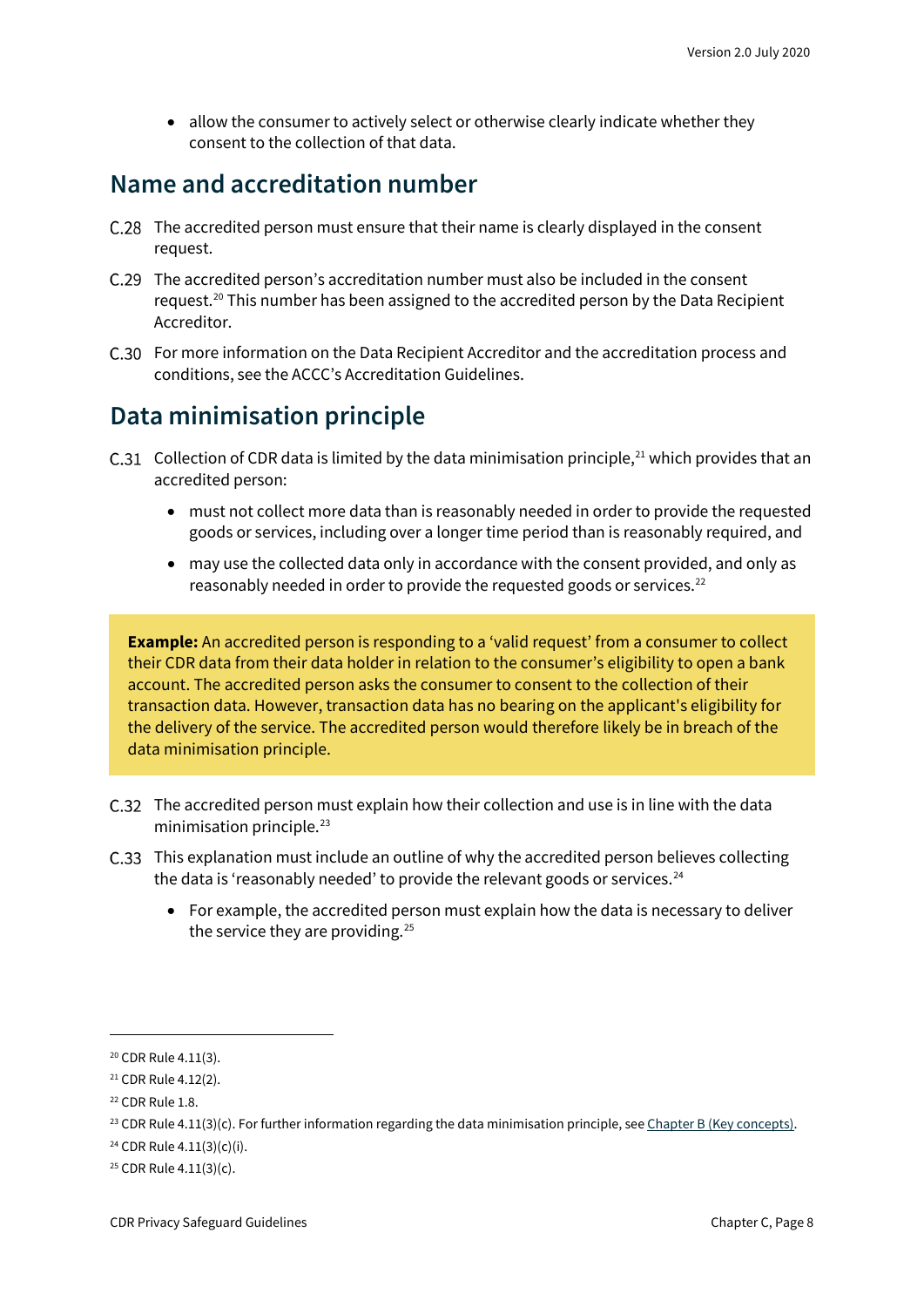- The accredited person must also explain the reason for the data collection period. The collection period must be no longer than is 'reasonably needed' to provide the goods or services.<sup>[26](#page-8-3)</sup>
	- This means that the accredited person needs to explain why the data is collected over the collection period.
	- There should be a reason why historical data is collected, and that reason must be both in line with the data minimisation principle and explained to the consumer at the point of consent.
- The accredited person must also explain that they will not use the CDR data beyond what is reasonably needed to provide the relevant goods or services.<sup>27</sup>

#### <span id="page-8-0"></span>**Disclosure to outsourced service providers**

- Where the accredited person might disclose the consumer's CDR data to an outsourced service provider<sup>[28](#page-8-5)</sup> (including one that is based overseas), the accredited person must:
	- tell the consumer that the accredited person will disclose the consumer's CDR data to an outsourced service provider, and
	- provide the consumer with a link to the accredited person's CDR policy, noting that further information about disclosures to outsourced service providers can be found in that policy.[29](#page-8-6)

#### <span id="page-8-1"></span>**Withdrawal of consent**

- C.37 The accredited person must explain to the consumer:
	- that their consent can be withdrawn at any time
	- how to withdraw consent, and
	- the consequences (if any) of withdrawing consent, including what will happen to redundant data.[30](#page-8-7)

#### <span id="page-8-2"></span>**Treatment of redundant data**

- The accredited person must tell the consumer whether the accredited person has a general policy of:
	- deleting redundant data
	- de-identifying redundant data, or

<span id="page-8-3"></span><sup>26</sup> CDR Rule 4.11(3)(c)(i).

<span id="page-8-4"></span><sup>27</sup> CDR Rule 4.11(3)(c)(ii).

<span id="page-8-5"></span> $28$  For further information regarding outsourced service providers, se[e Chapter B \(Key concepts\).](https://www.oaic.gov.au/consumer-data-right/cdr-privacy-safeguard-guidelines/chapter-b-key-concepts)

<span id="page-8-6"></span> $29$  CDR Rule 4.11(3)(f). An accredited data recipient's CDR policy must include, amongst other things, a list of outsourced service providers, the nature of their services, the CDR data and classes of CDR data that may be disclosed. For further information, see Chapter 1 (Privacy Safeguard 1).

<span id="page-8-7"></span><sup>30</sup> CDR Rule 4.11(3)(g).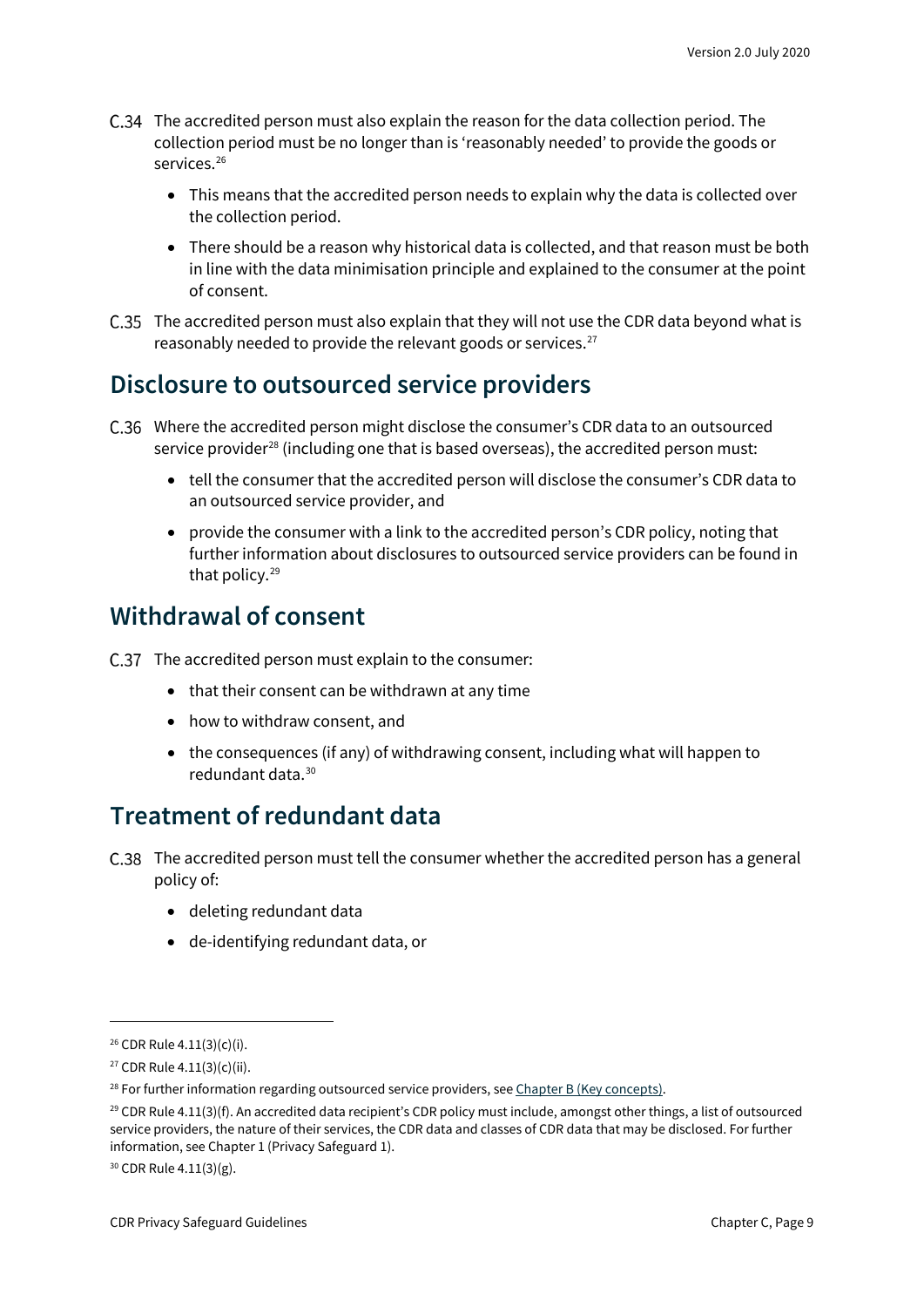- deciding, when the CDR data becomes redundant, whether to delete or de-identify the redundant data.<sup>[31](#page-9-1)</sup>
- C.39 Where the accredited person will<sup>[32](#page-9-2)</sup> or may<sup>[33](#page-9-3)</sup> de-identify redundant data, the accredited person must also:
	- allow the consumer to elect for their redundant data to be deleted,  $34$  including by outlining the consumer's right to elect for this to occur and providing instructions for how the consumer can make the election $35$
	- tell the consumer that the accredited person would de-identify redundant data in accordance with the prescribed process for de-identification of CDR data, and explain what this means $36$
	- tell the consumer that, once the data is de-identified, the accredited person would be able to use or, if applicable, disclose the de-identified redundant data without seeking further consent from the consumer,<sup>[37](#page-9-7)</sup> and
	- if applicable, provide the consumer with examples of how the accredited person could use the redundant data once de-identified.<sup>[38](#page-9-8)</sup>
- C.40 Se[e Chapter 12 \(Privacy Safeguard 12\)](https://www.oaic.gov.au/consumer-data-right/cdr-privacy-safeguard-guidelines/chapter-12-privacy-safeguard-12-security-of-cdr-data-and-destruction-of-de-identification-of-redundant-cdr-data) for further information on the treatment of redundant data (i.e. destruction or de-identification).

#### <span id="page-9-0"></span>**De-identification of CDR data**

- Where an accredited person asks for the consumer's consent to de-identify some or all of the CDR data for the purpose of disclosing (including by selling) the de-identified data, the accredited person must tell the consumer:<sup>[39](#page-9-9)</sup>
	- $\bullet$  what the CDR de-identification process is<sup>[40](#page-9-10)</sup>
	- that the accredited person would disclose (for example, by sale) the de-identified data to one or more other persons
	- the classes of persons to whom the accredited person would disclose the de-identified data (for example, to market research organisations or university research centres)
	- the purpose/s for which the accredited person would disclose the de-identified data (for example, to sell the de-identified data or to provide to a university for research), and

<span id="page-9-1"></span><sup>31</sup> CDR Rule 4.11(3)(h).

<span id="page-9-2"></span> $32$  That is, because the accredited person communicated (when seeking consent) a general policy of de-identifying redundant data.

<span id="page-9-3"></span><sup>&</sup>lt;sup>33</sup> That is, because the accredited person communicated (when seeking consent) a general policy of deciding, when the CDR data becomes redundant, whether to delete or de-identify the redundant data.

<span id="page-9-4"></span> $34$  CDR Rule 4.11(1)(e), 4.16. The accredited person must allow the consumer to make this election when providing their consent to the accredited person collecting and using their CDR data, and at any other point in time before the consent expires (CDR Rule 4.16(1)).

<span id="page-9-5"></span><sup>35</sup> CDR Rule 4.11(3)(h).

<span id="page-9-6"></span><sup>36</sup> CDR Rule 4.17(2)(a), 4.17(2)(b).

<span id="page-9-7"></span><sup>37</sup> CDR Rule 4.17(2)(a).

<span id="page-9-8"></span><sup>38</sup> CDR Rule 4.17(2)(c).

<span id="page-9-9"></span><sup>39</sup> CDR Rule 4.15.

<span id="page-9-10"></span><sup>&</sup>lt;sup>40</sup> More information on this requirement is i[n Chapter 12 \(Privacy Safeguard 12\).](https://www.oaic.gov.au/consumer-data-right/cdr-privacy-safeguard-guidelines/chapter-12-privacy-safeguard-12-security-of-cdr-data-and-destruction-of-de-identification-of-redundant-cdr-data)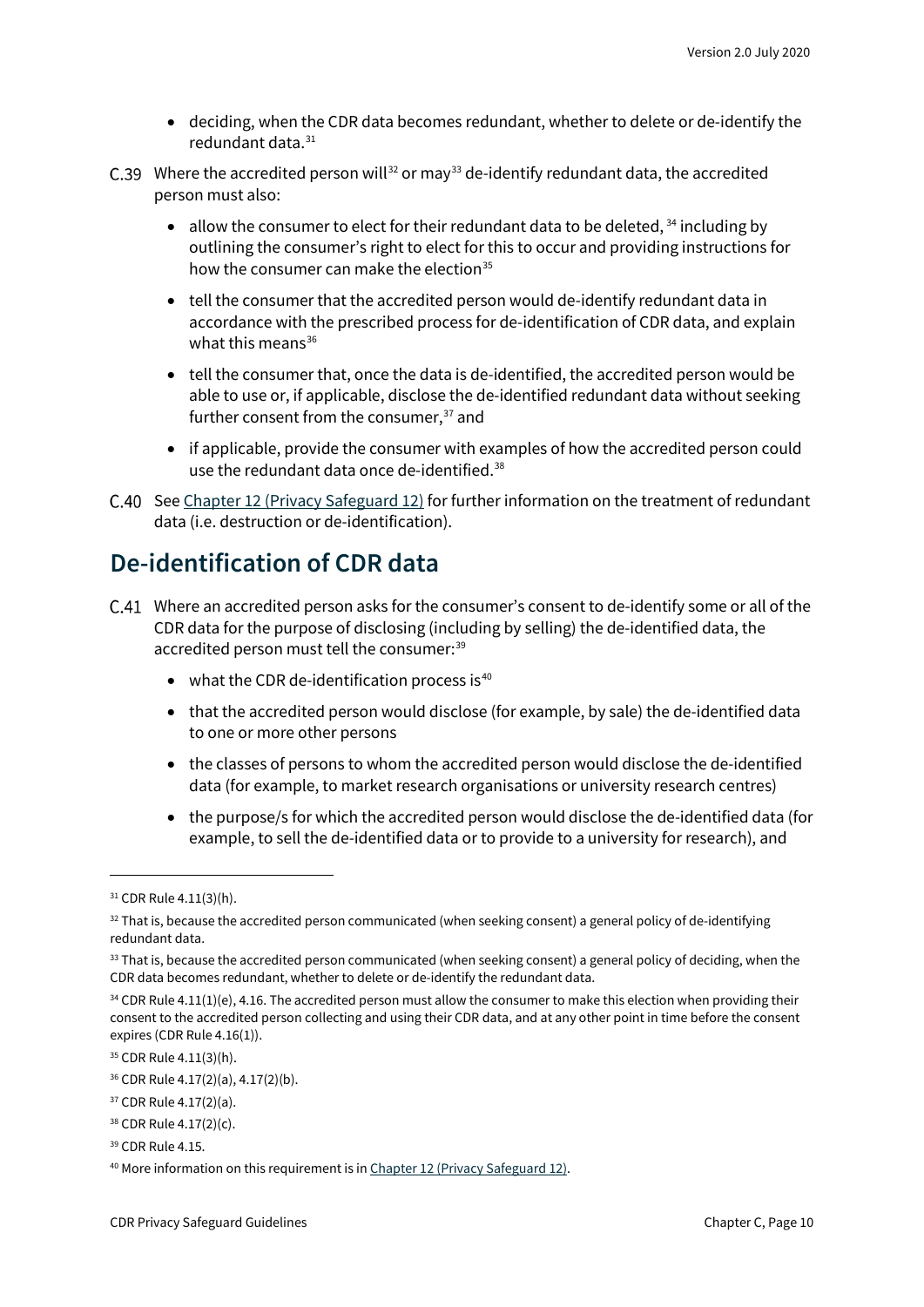- that the consumer would not be able to elect to have the de-identified data deleted once it becomes redundant data.
- Where the accredited person is seeking consent to de-identify some or all of the consumer's CDR data for the purpose of disclosing (including by selling) the de-identified data, the accredited person must explain how the collection and use (i.e. de-identification) of the CDR data is in line with the data minimisation principle (see paragraphs C.31 – C.35).
- This necessarily involves explaining how de-identification and disclosure of the consumer's CDR data is reasonably needed to provide the goods or services to the consumer. $41$

### <span id="page-10-0"></span>**Restrictions on seeking consent**

- C.44 CDR Rule 4.12 provides that when seeking consent from a consumer, an accredited person must not ask for consent to:<sup>[42](#page-10-2)</sup>
	- collect and use CDR data for a period exceeding 12 months
	- collect or use the data in a manner that is in breach of the data minimisation principle<sup>43</sup>
	- sell the CDR data (unless the CDR data will be de-identified in accordance with the prescribed de-identification process, and the accredited person has complied with the requirements in paragraphs C.41–C.43 above), or
	- use the CDR data, including by aggregating it, for the purpose of identifying, compiling insights or building a profile in relation to any identifiable person who is not the consumer who is providing the consent.<sup>44</sup>
- However, in some circumstances an accredited person can use the CDR data, including by aggregating it, for the purpose of identifying, compiling insights or building a profile in relation to any identifiable person who is not the consumer who is providing the consent. This is permitted where:<sup>45</sup>
	- the person's identity is readily apparent
	- the accredited person is seeking consent to derive, from the consumer's CDR data, CDR data about the non-CDR consumer's interactions with the consumer, and
	- the accredited person will use that derived CDR data only for the purpose of providing the goods or services requested by the consumer.

<span id="page-10-1"></span><sup>&</sup>lt;sup>41</sup> This is because an accredited person is required under CDR Rule 4.11(3)(c) to indicate how it would comply with the data minimisation principle in relation to CDR data it seeks consent to de-identify. See paragraphs C.31–C.35. See [Chapter 12 \(Privacy Safeguard 12\)](https://www.oaic.gov.au/consumer-data-right/cdr-privacy-safeguard-guidelines/chapter-12-privacy-safeguard-12-security-of-cdr-data-and-destruction-of-de-identification-of-redundant-cdr-data) for information about de-identification.

<span id="page-10-2"></span><sup>42</sup> CDR Rule 4.12.

<span id="page-10-3"></span> $43$  The data minimisation principle is discussed in  $Chapter B$  (Key concepts), and at paragraph C.31.

<span id="page-10-4"></span><sup>44</sup> For example, where an accredited person receives information such as BSB numbers and account numbers as part of a consumer's payee list, the accredited person is prohibited from using that information to discover the name or identity of the payee or compile insights or a profile of that payee.

<span id="page-10-5"></span><sup>45</sup> CDR Rule 4.12(4).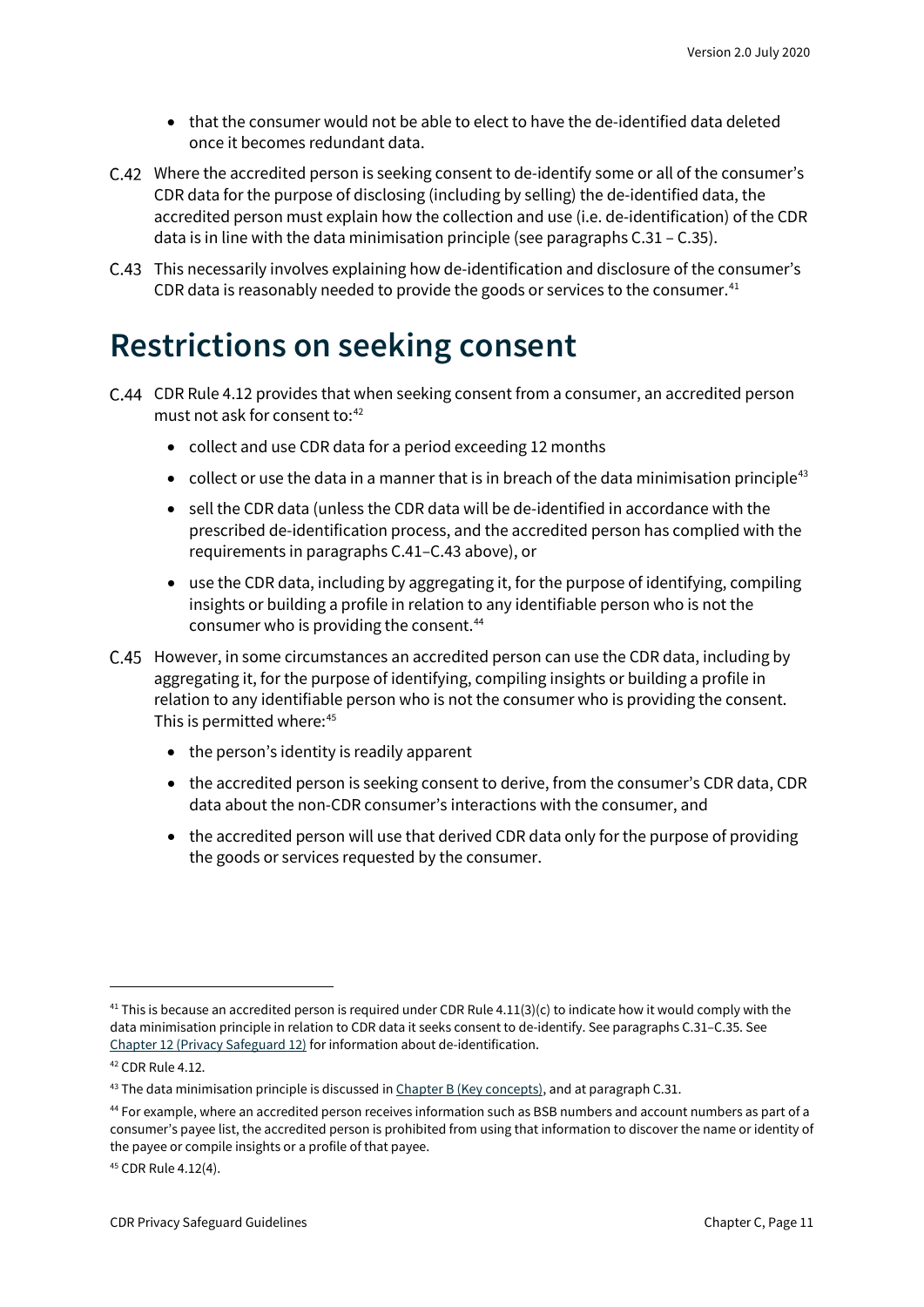**Example**: ChiWi is an accredited person offering a budgeting service that tracks a person's spending. One category of spending is 'gifts'.

Antonio has recently moved out of home and receives an allowance from his mother, Maria, each week. He has Maria's account saved in his banking address book under her full name.

Antonio transfers his transaction data to ChiWi to track his spending. Maria's identity is readily apparent from Antonio's transaction data.

ChiWi may consider Maria's behaviour only in so far as it is relevant to Antonio's spending and saving habits for the purpose of providing Antonio with the budgeting service.

### <span id="page-11-0"></span>**How consents to collect and use CDR data must be managed**

#### <span id="page-11-1"></span>**Consumer dashboards**

- An accredited person must provide a consumer dashboard for each consumer who has provided consent to the collection and use of their CDR data.
- An accredited person's consumer dashboard is an online service that can be used by each consumer to manage consumer data requests<sup>[46](#page-11-2)</sup> and associated consents for the accredited person to collect and use CDR data.
- The consumer dashboard should be provided to the consumer as soon as practicable after the accredited person receives the relevant consumer data request. $47$
- The consumer dashboard must contain the following details of each consent to collect and use CDR data that has been given by the consumer:<sup>[48](#page-11-4)</sup>
	- the CDR data to which the consent relates
	- the specific use or uses for which the consumer has given consent
	- the date on which the consumer gave consent
	- whether the consent was for the collection of CDR data on a single occasion or over a period of time
	- if the consumer consented to collection of CDR data over a period of time what that period is and how often data has been (and is expected to be) collected over that period
	- if the consent is current when it will expire
	- if the consent is not current when it expired, and

<span id="page-11-2"></span><sup>46</sup> Se[e Chapter B \(Key concepts\).](https://www.oaic.gov.au/consumer-data-right/cdr-privacy-safeguard-guidelines/chapter-b-key-concepts)

<span id="page-11-4"></span><span id="page-11-3"></span><sup>&</sup>lt;sup>47</sup> This is to assist the accredited person in complying with its obligation under Privacy Safeguard 5 and Rule 7.4 to update the consumer's dashboard 'as soon as practicable' after the collection of CDR data to notify the consumer of certain matters. Se[e Chapter 5 \(Privacy Safeguard 5\)](https://www.oaic.gov.au/consumer-data-right/cdr-privacy-safeguard-guidelines/chapter-5-privacy-safeguard-5-notifying-of-the-collection-of-cdr-data/) of the CDR Privacy Safeguard Guidelines for further information. <sup>48</sup> CDR Rule 1.14(3).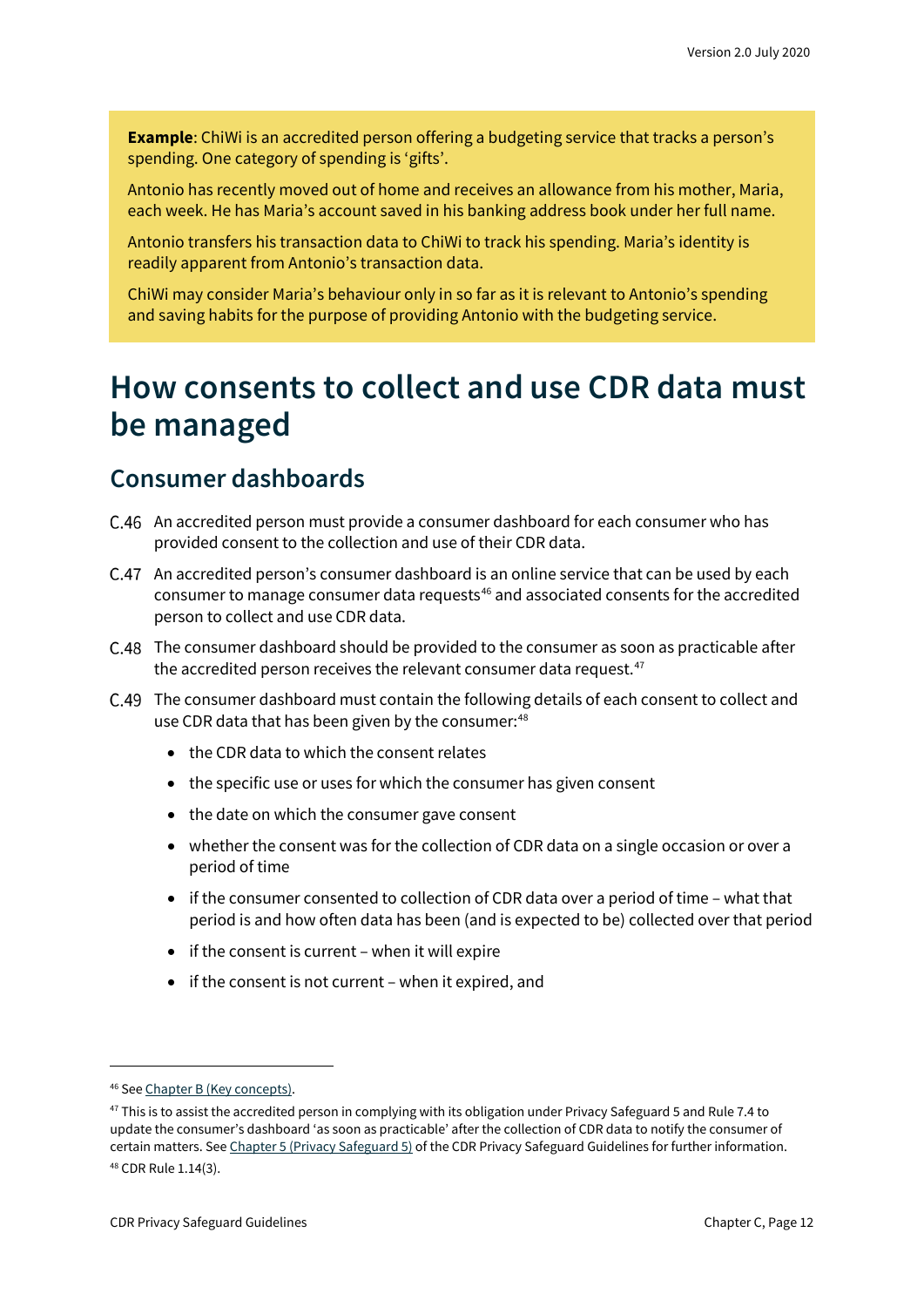- the information required to notify the consumer of the collection of their CDR data, being:
	- o what CDR data was collected
	- o when the CDR data was collected, and
	- $\circ$  the data holder/s of the CDR data that was collected.<sup>[49](#page-12-1)</sup>
- C.50 The consumer dashboard must have a functionality that allows the consumer, at any time, to: $50$ 
	- withdraw consent
	- elect for their CDR data be deleted once it becomes redundant, and
	- withdraw an election regarding whether their CDR data should be deleted once it becomes redundant.
- C.51 These functionalities must be simple and straightforward to use, and prominently displayed.

**Tip**: For best practice examples of how to present this information on the consumer dashboard, and other related recommendations, see the Consumer Experience Guidelines.

Data holders also have an obligation under the CDR Rules to provide a consumer dashboard to a consumer when the data holder receives a consumer data request on behalf of the consumer by an accredited person. The consumer dashboard is used to manage the consumer's authorisations to disclose the consumer's CDR data to the accredited person. [51](#page-12-3) For further information, se[e Chapter B \(Key concepts\)](https://www.oaic.gov.au/consumer-data-right/cdr-privacy-safeguard-guidelines/chapter-b-key-concepts/#consumer-dashboard-or-dashboard) and th[e Guide to privacy for data](https://www.oaic.gov.au/consumer-data-right/guidance-and-advice/guide-to-privacy-for-data-holders/#how-authorisations-must-be-managed)  [holders.](https://www.oaic.gov.au/consumer-data-right/guidance-and-advice/guide-to-privacy-for-data-holders/#how-authorisations-must-be-managed)

#### <span id="page-12-0"></span>**Consumers may withdraw consent**

- A consumer who has given consent for an accredited person to collect and use their CDR data may withdraw the consent at any time.
- Where a consumer withdraws consent, the accredited person must notify the data holder of the withdrawal in accordance with the data standards.<sup>[52](#page-12-4)</sup>
- C.55 An accredited person must allow a consumer to withdraw consent by:
	- using the accredited person's consumer dashboard, or
	- using a simple alternative method of communication made available by the accredited person.[53](#page-12-5)

<span id="page-12-1"></span><sup>&</sup>lt;sup>49</sup> Privacy Safeguard 5 requires an accredited person to notify the consumer of the collection of their CDR data by updating the consumer's dashboard to include certain matters. For further information, see CDR Rule 7.4 an[d Chapter 5](https://www.oaic.gov.au/consumer-data-right/cdr-privacy-safeguard-guidelines/chapter-5-privacy-safeguard-5-notifying-of-the-collection-of-cdr-data)  [\(Privacy Safeguard 5\).](https://www.oaic.gov.au/consumer-data-right/cdr-privacy-safeguard-guidelines/chapter-5-privacy-safeguard-5-notifying-of-the-collection-of-cdr-data)

<span id="page-12-2"></span><sup>50</sup> CDR Rule 1.14(c).

<span id="page-12-3"></span><sup>51</sup> CDR Rule 1.15.

<span id="page-12-4"></span><sup>52</sup> CDR Rule 4.13(2).

<span id="page-12-5"></span><sup>53</sup> CDR Rule 4.13.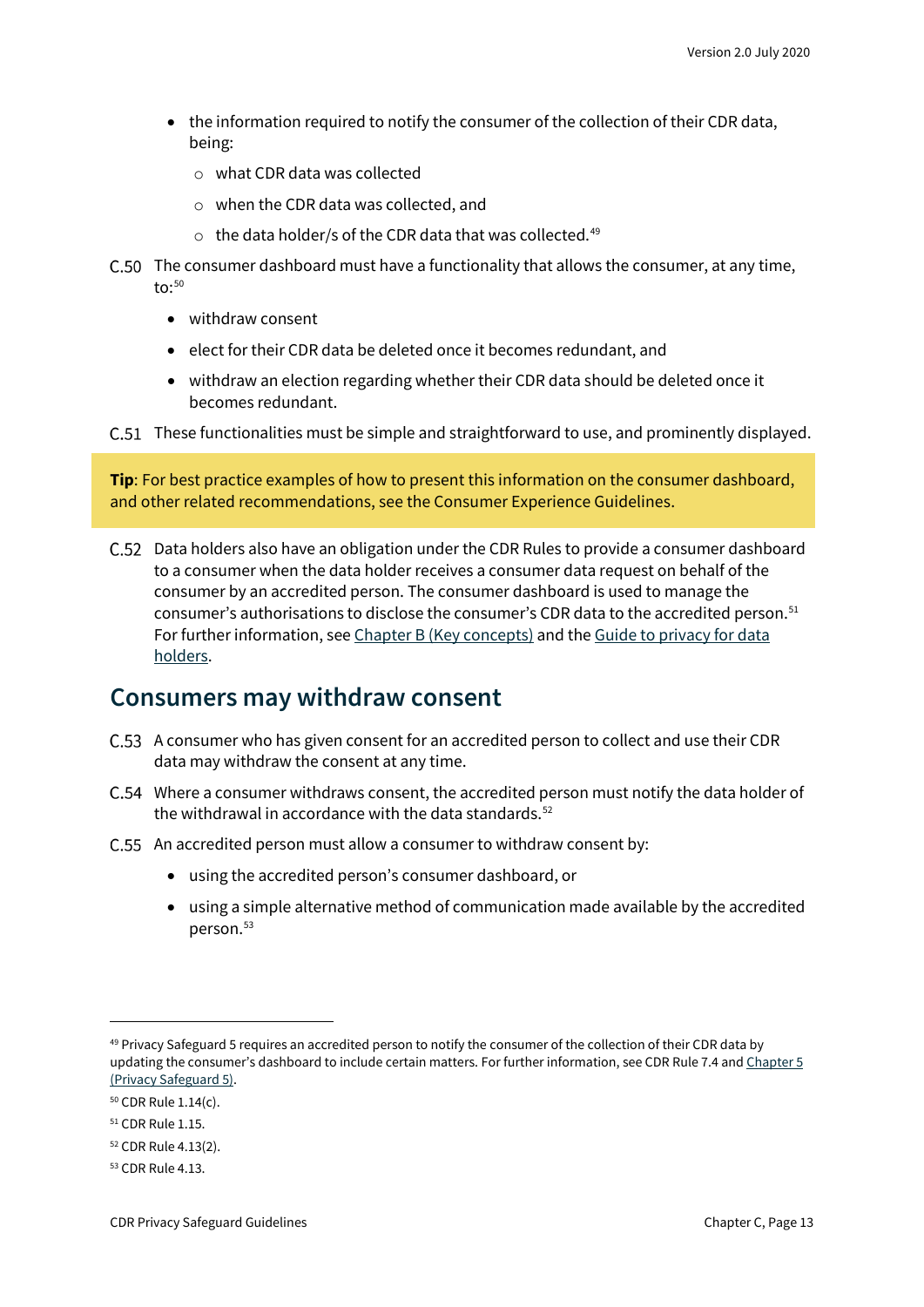**Tip**: For examples of how to implement the withdrawal functionality on the consumer dashboard, and best practice recommendations for how to do this, see the Consumer Experience Guidelines. [54](#page-13-1)

- C.56 The functionality to withdraw consent on the consumer dashboard must be simple and straightforward to use, and prominently displayed.<sup>[55](#page-13-2)</sup>
- C.57 The alternative method of communicating the withdrawal of consent must be simple.<sup>[56](#page-13-3)</sup> In addition, it:
	- should be accessible and straightforward for a consumer to understand and use, and
	- may be written or verbal. Where it is written, the communication may be sent by electronic means (such as email) or non-electronic means (such as by post).
- An accredited person may wish to ensure their alternative method of communication is consistent with existing channels already made available to its customers,<sup>[57](#page-13-4)</sup> for example through their telephone helpline.

#### <span id="page-13-0"></span>**Effect of withdrawing consent**

- C.59 The main consequence of the withdrawal of consent is that the consent expires,<sup>[58](#page-13-5)</sup> and CDR data can no longer be collected. Information about when consent expires is contained in the following section.
- C.60 In addition, once a consumer withdraws consent the CDR data is likely to become redundant data that the accredited person is required to delete or de-identify in accordance with Privacy Safeguard 12 (unless an exception applies).<sup>[59](#page-13-6)</sup>
- C.61 If a consumer withdraws consent using the accredited person's consumer dashboard, the withdrawal is immediately effective. [60](#page-13-7)
- If a withdrawal is not communicated over the consumer dashboard, the accredited person must give effect to the withdrawal as soon as practicable, but not more than two business days after receiving the communication.<sup>[61](#page-13-8)</sup>
- The test of practicability is an objective test. In adopting a timetable that is 'practicable' an accredited person can take technical and resource considerations into account. However,

<span id="page-13-1"></span><sup>&</sup>lt;sup>54</sup> For example, if an accredited data recipient does not have a general policy of deleting redundant data, and the consumer has not already requested that their redundant data be deleted, the accredited recipient must allow consumers to elect to have their redundant data deleted prior to the final withdrawal step, and should consider prompting consumers to exercise their right to elect to have their redundant data deleted at appropriate times (e.g. when inaction on the part of the consumer may cause them to lose the opportunity to exercise this right).

<span id="page-13-2"></span><sup>55</sup> CDR Rule 1.14(c).

<span id="page-13-3"></span><sup>56</sup> CDR Rule 4.13(1).

<span id="page-13-4"></span><sup>57</sup> Explanatory Statement to the *Competition and Consumer (Consumer Data Right) Amendment Rules (No. 1) 2020*.

<span id="page-13-5"></span><sup>58</sup> CDR Rule 4.26(1)(b).

<span id="page-13-6"></span> $59$  More information on 'redundant data' and the requirement to destroy or de-identify redundant data is in Chapter 12 [\(Privacy Safeguard 12\).](https://www.oaic.gov.au/consumer-data-right/cdr-privacy-safeguard-guidelines/chapter-12-privacy-safeguard-12-security-of-cdr-data-and-destruction-of-de-identification-of-redundant-cdr-data)

<span id="page-13-7"></span><sup>60</sup> CDR Rule 4.14(1).

<span id="page-13-8"></span><sup>61</sup> CDR Rule 4.13(2).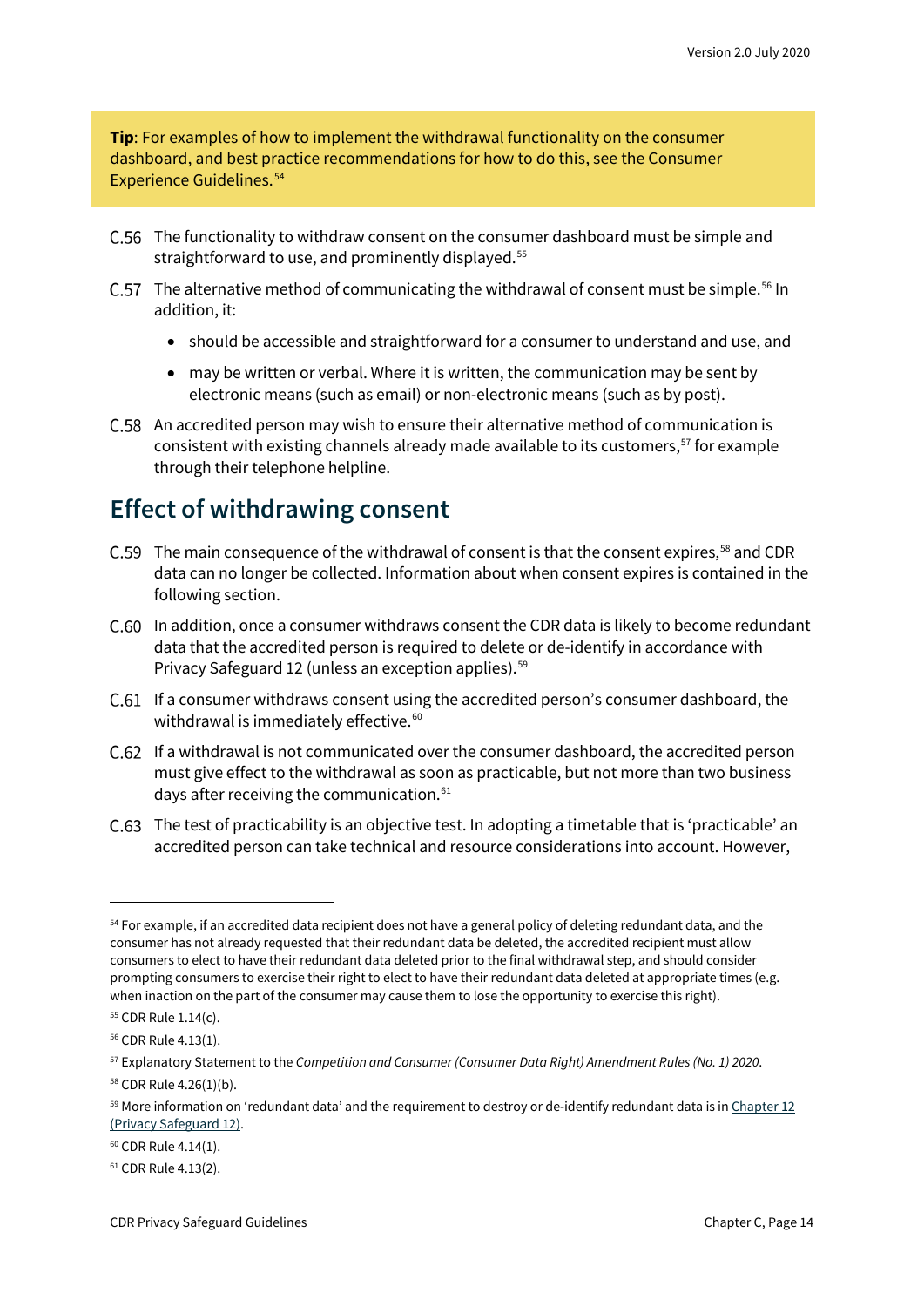the accredited person must be able to justify any delay in giving effect to the consumer's communication of withdrawal.

- 'Giving effect' to the withdrawal includes updating the consumer dashboard to reflect that the consent has expired,<sup>[62](#page-14-1)</sup> as required by CDR Rule 4.19.<sup>[63](#page-14-2)</sup>
- C.65 Where a consumer has elected for their CDR data to be deleted upon becoming redundant data, their withdrawal of consent will not affect this election.<sup>[64](#page-14-3)</sup>

**Tip**: For best practice examples of how to present this information on the consumer dashboard, and other related recommendations, see the Consumer Experience Guidelines.

#### <span id="page-14-0"></span>**When a consent expires**

- Where a consent expires, the CDR data that the accredited person is required to delete or deidentify in accordance with Privacy Safeguard 12 is likely to become redundant data unless an exception applies.<sup>[65](#page-14-4)</sup>
- C.67 CDR Rule 4.14 provides that consent expires in the following circumstances:
	- **If the consent is withdrawn**: if a withdrawal notice is given via the consumer dashboard, the consent expires immediately.<sup>66</sup> Where withdrawal is not given through the consumer dashboard, the consent expires when the accredited person gives effect to the withdrawal, or two business days after receiving the communication, whichever is sooner. [67](#page-14-6)
	- **When the accredited person is notified by the data holder of the withdrawal of authorisation:** upon notification from the data holder that the consumer has withdrawn authorisation, the consent expires immediately.<sup>[68](#page-14-7)</sup>
	- **At the end of the period of consent (no longer than 12 months after consent was given):** consent expires at the end of the specified period for which the consumer gave consent for the accredited person to collect and use the CDR data. This specified period cannot be longer than 12 months. [69](#page-14-8)

<span id="page-14-1"></span> $62$  See CDR Rule 1.14(3)(g).

<span id="page-14-2"></span><sup>&</sup>lt;sup>63</sup> CDR Rule 4.19 requires an accredited person to update the consumer dashboard as soon as practicable after the information required to be contained on the dashboard changes.

<span id="page-14-3"></span><sup>&</sup>lt;sup>64</sup> CDR Rule 4.13(3) provides that withdrawal of consent does not affect an election under CDR Rule 4.16 that the consumer's collected CDR data be deleted once it becomes redundant. CDR Rule 4.16 is discussed i[n Chapter 12 \(Privacy](https://www.oaic.gov.au/consumer-data-right/cdr-privacy-safeguard-guidelines/chapter-12-privacy-safeguard-12-security-of-cdr-data-and-destruction-of-de-identification-of-redundant-cdr-data)  [Safeguard 12\).](https://www.oaic.gov.au/consumer-data-right/cdr-privacy-safeguard-guidelines/chapter-12-privacy-safeguard-12-security-of-cdr-data-and-destruction-of-de-identification-of-redundant-cdr-data)

<span id="page-14-4"></span> $65$  More information on 'redundant data' and the requirement to destroy or de-identify redundant data is in Chapter 12 [\(Privacy Safeguard 12\).](https://www.oaic.gov.au/consumer-data-right/cdr-privacy-safeguard-guidelines/chapter-12-privacy-safeguard-12-security-of-cdr-data-and-destruction-of-de-identification-of-redundant-cdr-data)

<span id="page-14-5"></span><sup>&</sup>lt;sup>66</sup> CDR Rule 4.14(1).

<span id="page-14-6"></span><sup>67</sup> CDR Rule 4.14(1).

<span id="page-14-7"></span><sup>&</sup>lt;sup>68</sup> If the consumer has given the data holder an authorisation to disclose CDR data to the accredited person, and then withdraws that authorisation, the data holder must notify the accredited person under CDR Rule 4.25(2).

<span id="page-14-8"></span> $69$  CDR Rule 4.12(1). CDR Rule 4.14(1)(d) reinforces this maximum duration by providing that consent expires after the 12 month period after the consent was given.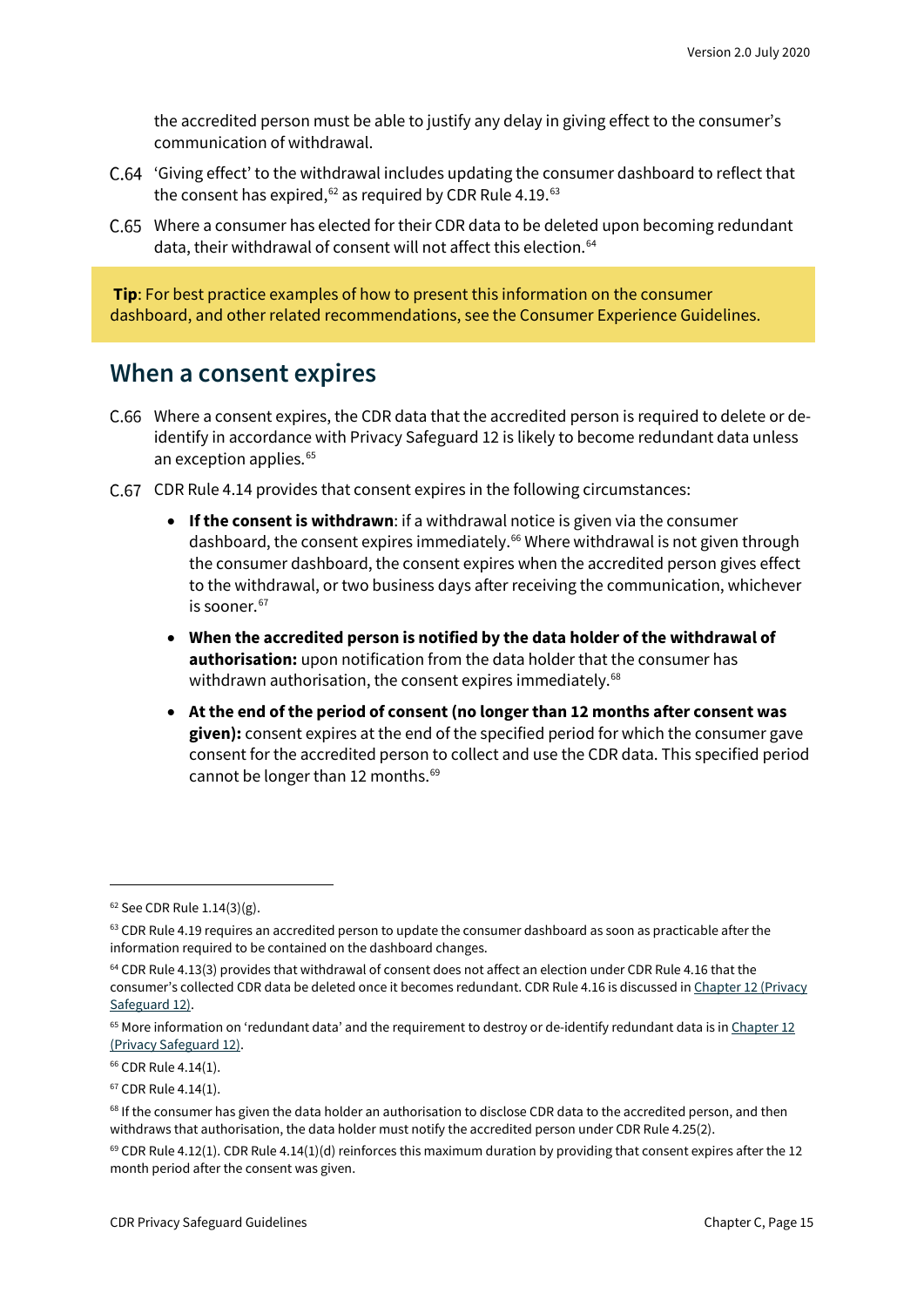- **If another CDR Rule provides that consent expires:** for example, a consent to collect CDR data expires once a person becomes a data holder rather than an accredited data recipient for the CDR data. [70](#page-15-1)
- If the accredited person's accreditation is revoked or surrendered: consent expires when the revocation or surrender takes effect.<sup>[71](#page-15-2)</sup>

#### <span id="page-15-0"></span>**Notification requirements**

- C.68 An accredited person must also comply with the following notification requirements under the CDR Rules:
	- **CDR receipt:** There is a requirement to provide a notice in the form of a CDR receipt to the consumer after receiving a consumer consent or withdrawal of consent. A CDR receipt is a notice given by an accredited person to a consumer who has consented to the accredited person collecting and using their CDR data, or given to a consumer who has withdrawn such a consent.<sup>[72](#page-15-3)</sup>
	- **Notification of collection:** There is a requirement to notify the consumer of the collection of their CDR data as soon as practicable after the collection of CDR data.[73](#page-15-4)
	- **Update consumer's dashboard:** There is a general obligation to update the consumer's consumer dashboard as soon as practicable after the information required to be contained on the consumer dashboard changes.<sup>[74](#page-15-5)</sup>
	- **Ongoing notification:** There is an ongoing notification requirement regarding the currency of the consumer's consent.[75](#page-15-6) CDR Rule 4.20 requires an accredited person to notify the consumer that their consent is still current where 90 days have elapsed since the latest of the following events: [76](#page-15-7)
		- o the consumer consenting to the collection and use of their CDR data
		- o the consumer last using their consumer dashboard, or
		- o the accredited person last sending the consumer a notification that their consent is still current.
- Data holders also have a general obligation under the CDR Rules to update the consumer's consumer dashboard as soon as practicable, where there is a change in the information

<span id="page-15-2"></span><span id="page-15-1"></span> $70$  As a result of clause 7.2(3)(a) of Schedule 3 to the CDR Rules and section 56AJ(4) of the Competition and Consumer Act.  $71$  For further information, see the ACCC's Accreditation Guidelines.

<span id="page-15-3"></span> $72$  CDR Rule 4.18(1). A CDR receipt must be given in writing other than through the consumer dashboard (although a copy of the CDR receipt may be included in the consumer's consumer dashboard). For more information, see CDR Rule 4.18.

<span id="page-15-4"></span> $73$  Privacy Safeguard 5 requires an accredited person to notify the consumer of the collection of their CDR data by updating the consumer's dashboard to include certain matters. For further information, see CDR Rule 7.4 and Chapter 5 (Privacy Safeguard 5).

<span id="page-15-5"></span><sup>74</sup> CDR Rule 4.19.

<span id="page-15-6"></span><sup>75</sup> CDR Rule 4.20.

<span id="page-15-7"></span> $76$  CDR Rules 4.20(2) and (3) state that this notification must be given in writing otherwise than through the consumer's consumer dashboard, however a copy may be included on the consumer dashboard.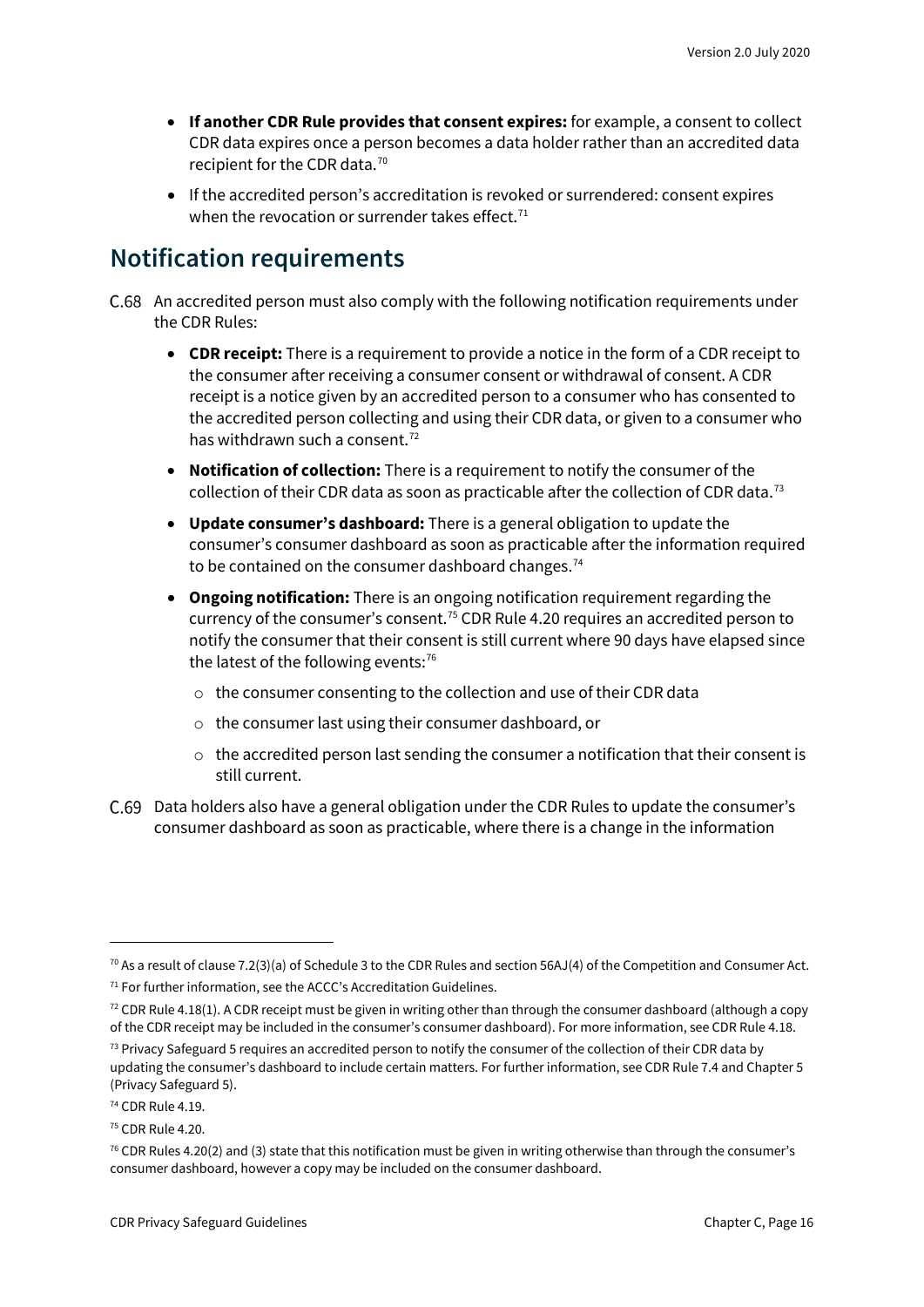required for that dashboard.<sup>[77](#page-16-1)</sup> In addition, data holders must notify the consumer of the disclosure of their CDR data as soon as practicable after the disclosure of CDR data.<sup>[78](#page-16-2)</sup>

### <span id="page-16-0"></span>**Authorisation**

- Before an accredited person can receive a consumer's CDR data from a data holder, the consumer must authorise the data holder to disclose the particular data to that accredited person.
- C.71 After receiving a consumer data request, the data holder must seek the consumer's authorisation for required or voluntary consumer data in accordance with Division 4.4 of the CDR Rules and the applicable data standards.
- C.72 For the banking sector, for requests that relate to joint accounts, in some cases, the data holder might need to seek an authorisation from the other joint account holder.<sup>[79](#page-16-3)</sup>
- C.73 Once a data holder has received this authorisation it:
	- must disclose the required consumer data, and
	- may disclose the relevant voluntary consumer data

through its accredited person request service and in accordance with the data standards.

- C.74 The flow chart below demonstrates the role of authorisation in the key information flow between a consumer, accredited person and data holder.
- For further information on authorisation, see th[e Guide to privacy for data holders.](https://www.oaic.gov.au/consumer-data-right/guidance-and-advice/guide-to-privacy-for-data-holders/#authorisation)

<span id="page-16-1"></span><sup>77</sup> CDR Rule 4.27.

<span id="page-16-2"></span> $78$  Privacy Safeguard 10 requires a data holder to notify the consumer of the collection of their CDR data by updating the consumer's dashboard to include certain matters. For further information, see CDR Rule 7.9 and Chapter 10 (Privacy [Safeguard 10\).](https://www.oaic.gov.au/consumer-data-right/cdr-privacy-safeguard-guidelines/chapter-10-privacy-safeguard-10-notifying-of-the-disclosure-of-cdr-data)

<span id="page-16-3"></span><sup>79</sup> See clause 4.5 of Schedule 3 to the CDR Rules.